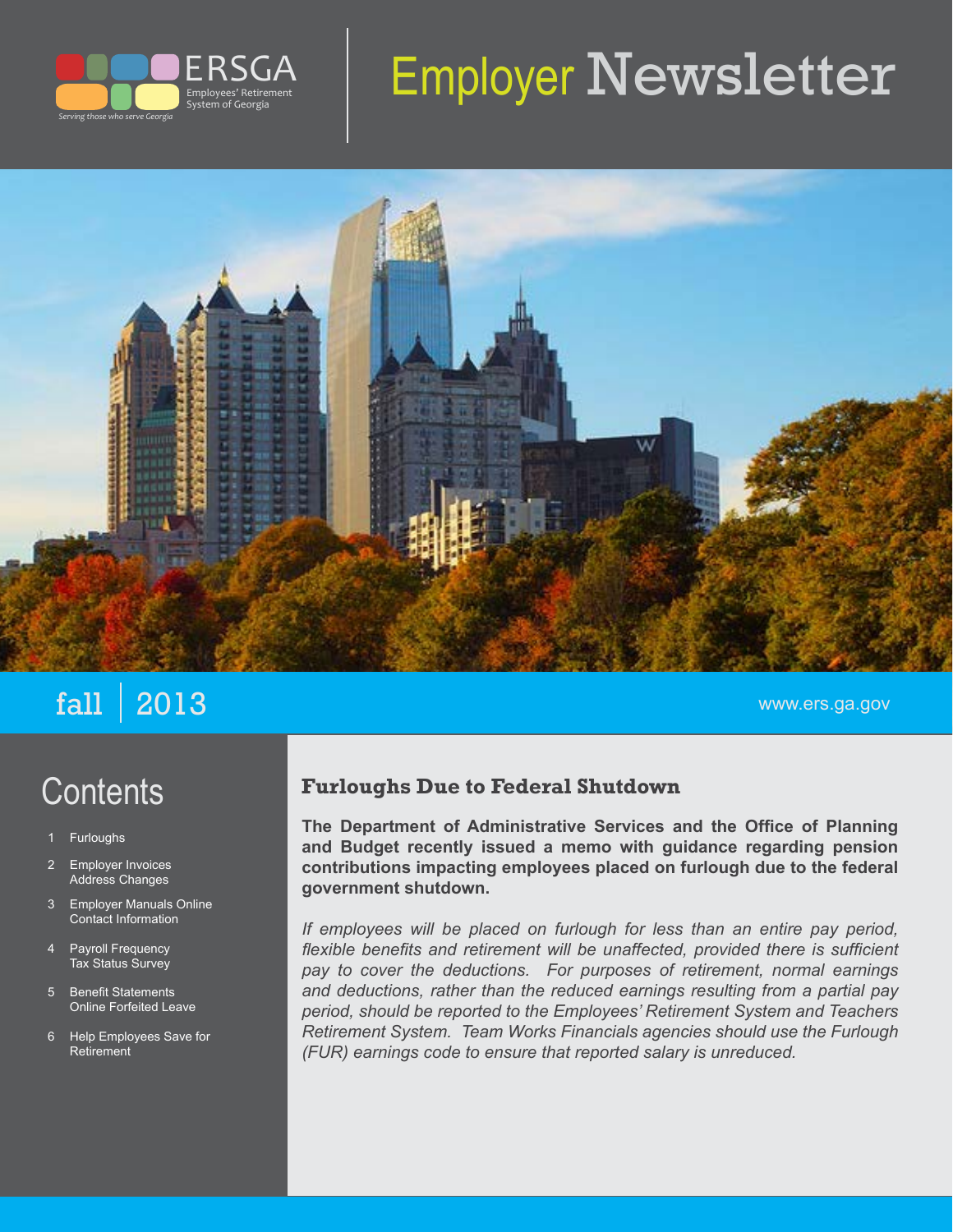### **Outstanding Employer Invoices**

As of the August 2013 report month, there are approximately 1,700 outstanding employer invoices totaling \$(201,452). These invoices are generated when there is a discrepancy between the electronic data and the cash received for an agency. In the event of such a discrepancy, a pop-up window will alert an employer when accessing the employer desktop to submit the monthly report and payment.

Please be aware you may have a credit on file or an outstanding debit. To view your agency's status, go to the Employer Desktop>Monthly Summary Report>Invoice Tab.

We implore you to take advantage of these potential credits by allocating your outstanding invoices to your next summary report submission. Contact your employer reporting representative for more information.

### **Address Changes for Active Members**

In the event an active member needs to update their address, employers must submit such changes to ERSGA electronically with the monthly detail file. Changes cannot be sent via email, fax, or snail mail, or called into ERSGA.

Corrections must be transmitted in one of two ways:

#### **FTP Employers:**

Corrections should be transmitted in the monthly employee detail. Enter the appropriate employee address data into employer's payroll software system prior to creation of the monthly detail file. The transmitted changes will automatically update the employee's pension account.

#### **Manual Employers:**

Corrections can be entered online via Monthly Detail. Enter the appropriate employee address data in the required fields on the employee's Demographics Tab from Employer Desktop > Maintain Monthly Detail Data Module, and save. The transmitted changes will automatically update the employee's pension account. **Important:** Changes will not update if the transmitted employee name or date of birth does not match the pension account name and date of birth on file with ERSGA. In addition, changes will not update if both P.O. Box and street address are transmitted for an employee, as in the example below. Please only use the street address OR the P.O. Box.

Joe Doe P.O. Box 1234 1996 Northside Drive Atlanta, Georgia 30318

Employers should contact their ERSGA employer reporting representative with questions or to confirm address changes. Let your employees know the importance of keeping their demographic information up to date, so the information can be shared with ERSGA. Thanks for your help!

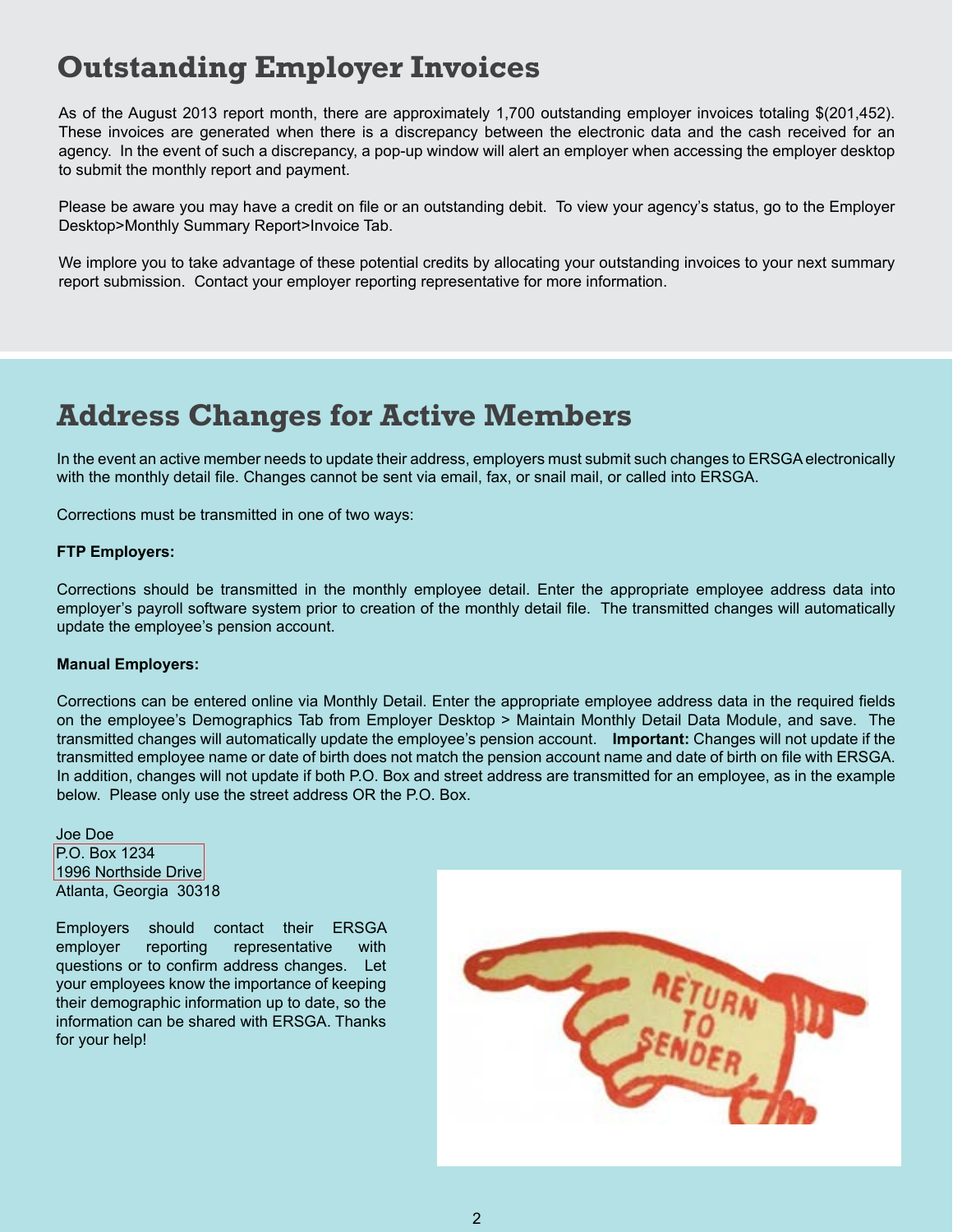### **All Employer Manuals Now Available**

ERSGA is pleased to announce that Employer Manuals for the Employees' Retirement System (ERS), Georgia Defined Contribution Plan (GDCP), Public School Employees Retirement System (PSERS), Legislative Retirement System (LRS) and Judicial Retirement System (JRS) are currently available on the [employer section](http://www.ers.ga.gov/employers/employers.aspx) of our website.

These manuals provide employer human resources and payroll professionals with practical guidance on the employer's role in retirement plan administration for their employees. We encourage all employers to review these manuals, and use them as a resource for questions regarding our plans.

Each manual begins with a message from our Executive Director, Jim Potvin, and gives an informative overview of the system and the plans administered by ERSGA. A page with general contact information is included, listing each ERSGA division and their general responsibilities.

The topics covered represent key stages of membership: Enrollment, Active Member Reporting, Membership Service, Leaving Employment, Re-employment, and Rehired Retiree Reporting.

**Enrollment** - answers questions pertaining to membership eligibility, pension eligible compensation, and contribution rates and provides other pertinent information regarding employee plan enrollment.

**Active Member Reporting** - provides information on reporting a member after enrollment, and includes a detailed description of the online portal and how to correct errors made during the reporting process. This section also includes information on special reporting situations, such as death in service or LWOP.

**Membership Service** - describes the ways in which creditable service is acquired by providing information on vesting requirements, service accrual, service purchase, service transfers, and forfeited leave (if applicable).

**Leaving Employment** - outlines employers' responsibilities regarding terminations and refund processes.

**Re-employment and Rehired Retiree Reporting** - addresses employers' responsibilities when a former employee returns to employment before or after retirement.

All manuals are available for download on our [website.](http://www.ers.ga.gov/employers/employerforms.aspx)



#### **Contact Information Verification**

ERSGA will be asking each agency to verify the contact information we have for your Agency Head, Fiscal Officer, Human Resources Director/Manager, and Reporting Official in an effort to ensure we have accurate records. We plan to request this information on a bi-annual basis beginning this fall. The request will be sent to all available contacts at the agency and will require verification of the contact information. Please be on the lookout for our Agency Contact Update email later this fall.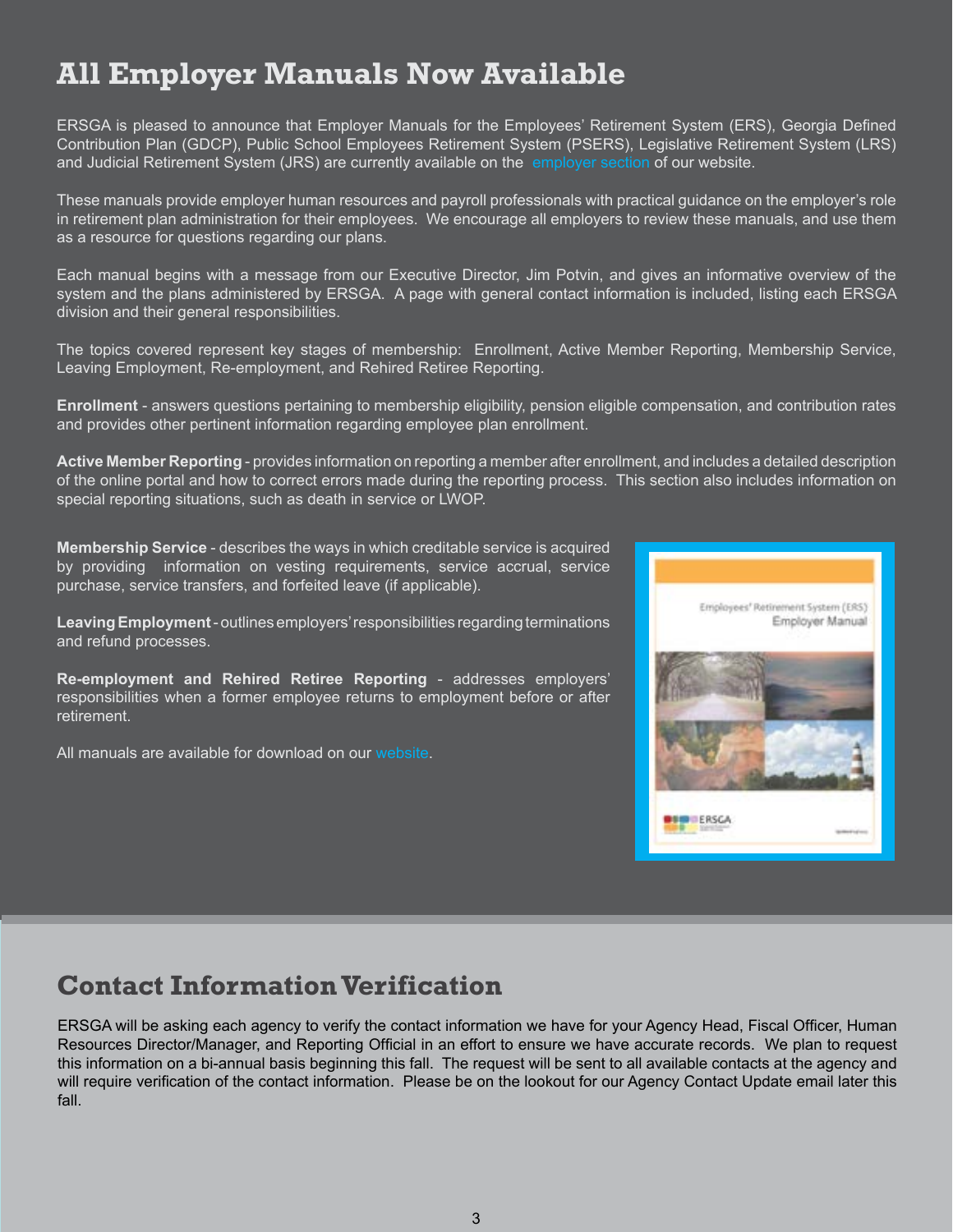### **Payroll Frequency Update**

ERSGA uses the supplied payroll frequency and payment reason in the contribution detail file to calculate member benefits and contribution costs. An inaccurate pay frequency or payment reason can delay benefit calculations and/or result in erroneous pension payments and contributions.

Pay frequency became a required field for all employers as of July 2013. As of the August 2013 report month, all employers have complied. To ensure continued compliance, please consider the following when you submit your monthly electronic detail:

- **▪** If you have a bi-weekly or weekly payroll frequency, make sure that for the three or five pay period months, salary and pay frequency are synchronized.
- If your pay frequency changes, please contact your ERSGA employer reporting representative to update your profile.

#### For Your Information

*In late November 2013, ERSGA will be sending a request for your 2014 Payroll Frequency calendar. Please make sure this information is returned to our office no later than Monday, December 16, 2013.*

#### **Have You Submitted Your Tax Status Survey?**

Earlier this year, ERSGA conducted a survey concerning the tax treatment of employee contributions to ensure compliance with state law (OCGA §47-2-331). We required employers to indicate whether contributions were being deducted as pretax or post-tax, and if any percentage of these deductions were being paid by the employer. As of today, approximately 81 employers have not responded to the survey.

As a reminder, pre-tax deductions are taken before Federal, State, and OASDI taxes are calculated, thus reducing employee taxable income (reduces employee tax liability). Post-tax deductions are taken after Federal, State, and OASDI taxes are calculated and deducted (no effect on employee tax liability).

Thanks to all who have already participated, and we encourage all employers to submit this data as soon as possible. Think you might be on the outstanding list? Contact Renita Watts at 404-603-5685 or [renita.watts@ers.ga.gov](mailto:renita.watts@ers.ga.gov).

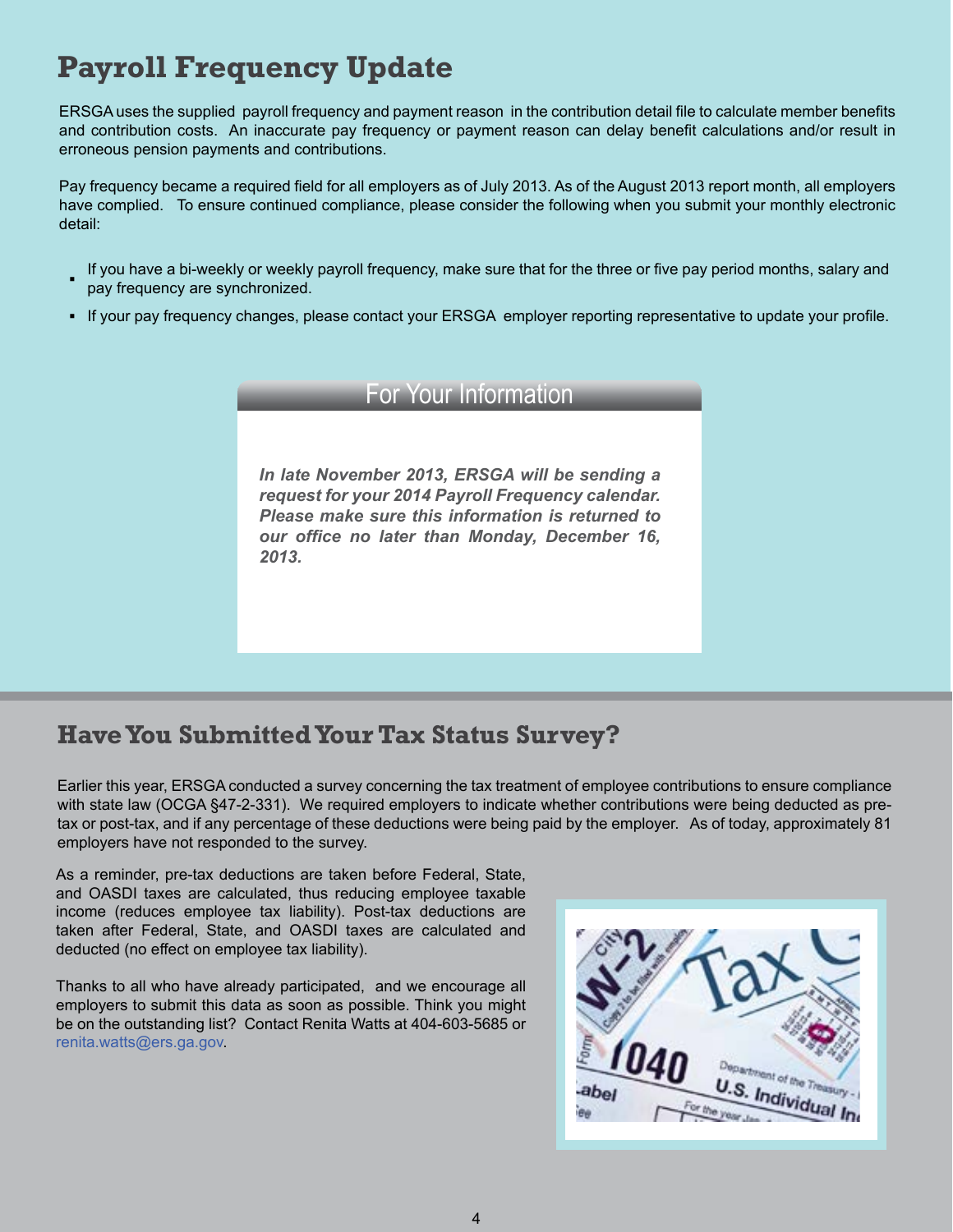#### **Member Benefit Statements Coming Soon**

On December 2, 2013, benefit statements will be available for Active ERS Members who contributed to ERS through September 2013. The statement will show the member's account balance, service, accrued and projected retirement benefits, death benefits under the retirement plan, and designated beneficiary information. The statements will be available online at [www.ers.ga.gov.](http://www.ers.ga.gov) Members will use [Account Access](http://www.ers.ga.gov/accountaccess/accountaccess.aspx) to log in to their account; their statement will be available under Personal Correspondence. ERS Statements will not be printed and mailed. Please encourage your employees to access their statement online! For employees having difficulty accessing their statements, Employer contacts will have access to their Agency's statements on the ERSGA Employer Portal.

In April 2013, statements were prepared for Active PSERS Members who contributed to PSERS through March 2013. Members can access their statements in the same manner described above. Employer contacts will have access to their Agency's PSERS statements on the ERSGA Employer Portal within the next few weeks.

### **Online Forfeited Leave Update**

The online forfeited leave module was released to employers in June. Thanks to excellent feedback and your early adoption of the process, we have had a successful implementation. As a reminder, employers have the option to pay for final forfeited leave service by using direct debit (ERSGA ACH), SAO ACH, ARIS (Treasury), or by check. Please continue to monitor your emails for our notifications:

- Receipt of a retirement application for your agency
- Request for preliminary forfeited leave certifications
- Request for final forfeited leave certifications
- Monthly Invoices Ready for Review and Payment 16th day of the month
- Reminders for missing final certifications or payments

Please keep in mind that the new online process does not incorporate unpaid forfeited leave costs prior to June 2013. We appreciate your assistance, as our Member Services staff works to ensure that all past forfeited leave service is properly certified and paid. If your agency has retired employees in the past and forfeited leave has not been certified and/or paid, please make it a priority to contact us to get these resolved. (Contact Rhonda Thomas at 404-603-5655 or r[honda.thomas@ers.ga.gov](mailto:rhonda.thomas@ers.ga.gov).)